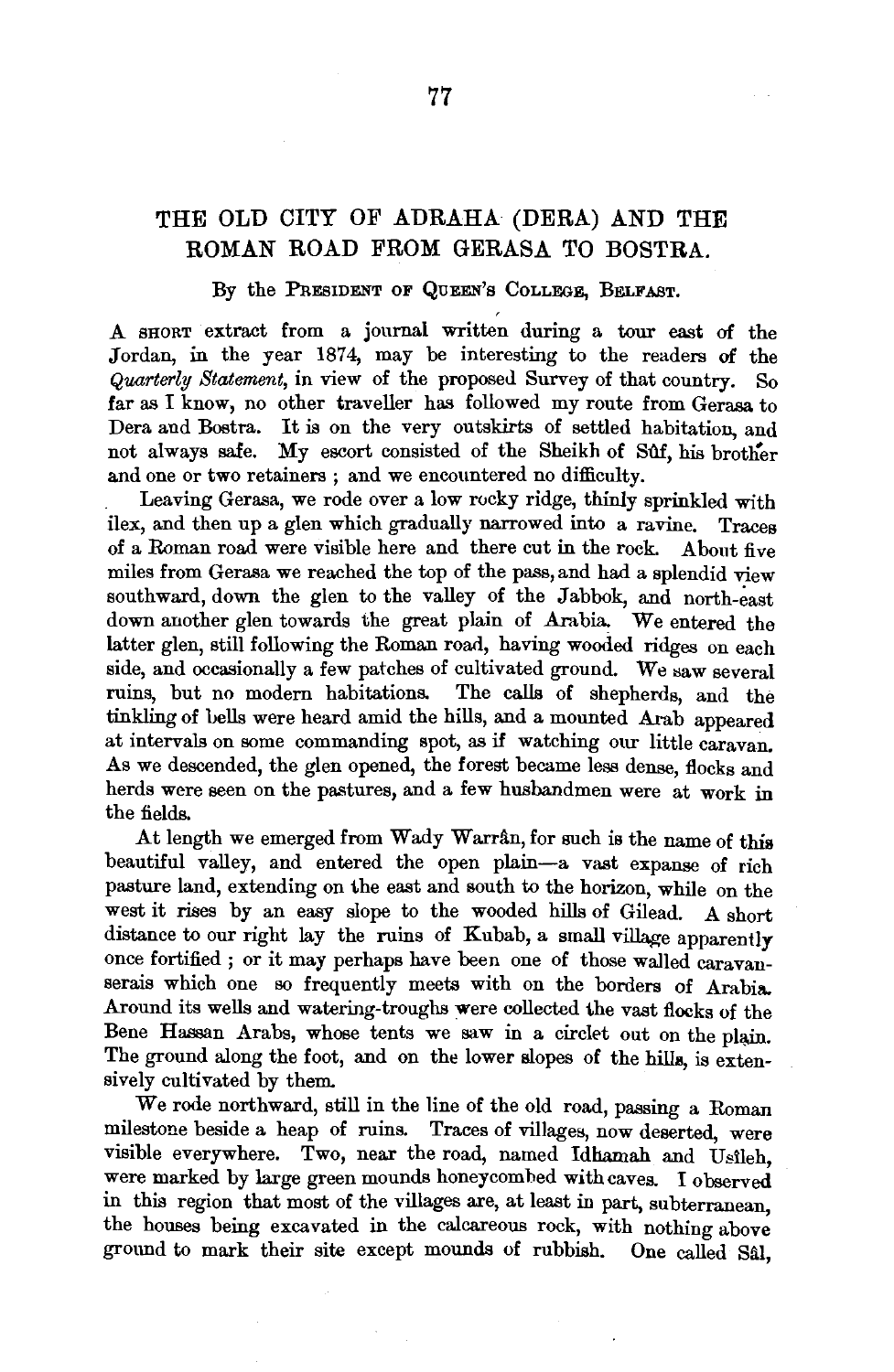beside which we encamped a fortnight later, when on our way to Gadara, had a population of some forty families, all Troglodytes.

Two hours' smart riding from Wady Warrân brought us to Remtha, a. populous village built on a little isolated hill in the midst of a cultivated plain of unsurpassed fertility. Here also were large numbers of caves, some used as dwellings, others as granaries. We now ascended a low bleak ridge, a spur from the Gilead range, and had from the top a magnificent view of the plain of Hauran, bounded on the east by the mountain range of Bashan, and on the north by Hermon. I was greatly struck with the change which had passed over that whole region since my previous visit in 1854; then most of it was desolate, now it was almost entirely under cultivation. Signs of industry and growing prosperity were everywhere visible. In a few minutes more we entered *Dera*, having been just seven hours and a-half in riding from Gerasa.

The ruins of this strange old city I estimated as about two miles in circuit. They cover a semicircle, round the arc of which sweeps Wady Zedy, a glen from 50 to 60 feet deep, with steep, and occasionally precipitous banks, and a little stream flowing through it. It is a singular fact that while the rock in the sides of the glen is either white limestone or conglomerate, the buildings are composed, like those in almost all the other towns of Bashan, of black basalt. The present village, which contained some 50 or 60 families at the time of my visit, occupies but a fraction of the old site. Most of the inhabited houses are modern ; built, however, of old materials, with flat stone roofs rudely constructed, and occasionally stone doors. There are many other houses, in fact long lines of them, evidently much more ancient, but now almost completely covered over by the accumulation of ruins and rubbish. Dera is in this respect in part a buried city. I entered one or two of those cavelike houses, and found them similar in plan and style to those I had seen in other old cities of Bashan--massive walls, constructed of roughly hewn blocks of basalt, stone doors of the same material, and roofs formed of long slabs closely laid together. Most of these houses were originally above ground, as is evident from the position of the doors ; but it is probable that there were other dwellings near them excavated in the soft rock. We found it dangerous riding over the site, as portions of the old roofs are apt to give way under the horses' feet.\* Excavation here might throw some light on the architecture and antiquities of Bashan. But Dera is not the only town in which some of the old houses are now buried. I have seen houses in Bozrah, Suweideh, Nejran, and other places, entombed under heaps of ruins.

In the centre of the town is a large building with an open court

\* When at Dera I heard nothing of an "underground city" such as is described by Wetzstein in his *Reisebericht*. There are certainly many caves, as there are at most other towns and villages in this region, which were used in part as dwellings, and in part as granaries. But Dera is one of those ancient sites which would well repay excavation.